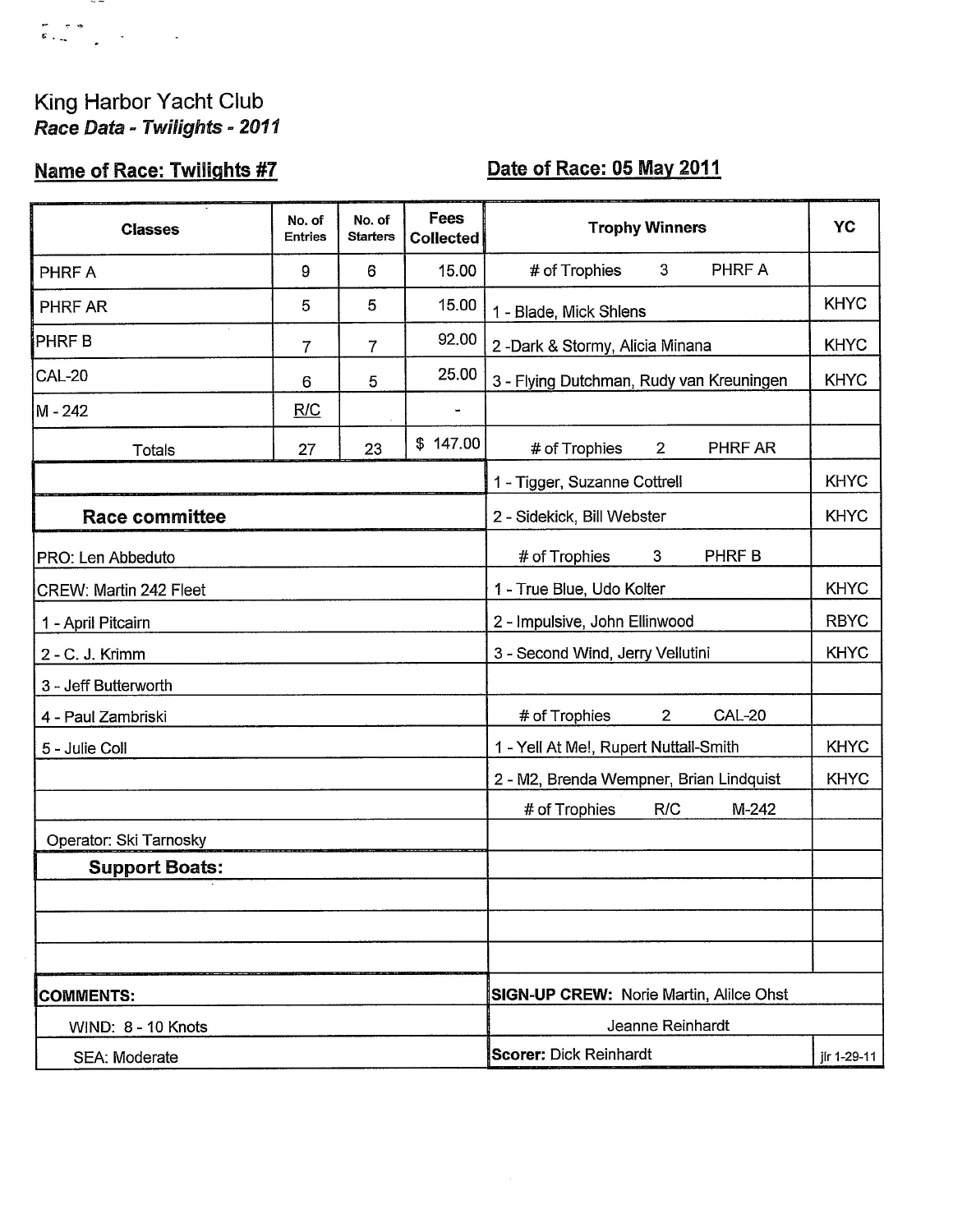|                |                       | 2010 Twilights at $KHYC$ #7 |                                    |        |                       | <b>King Harbor Yacht Club</b> |                          |                               |             |                      |  |
|----------------|-----------------------|-----------------------------|------------------------------------|--------|-----------------------|-------------------------------|--------------------------|-------------------------------|-------------|----------------------|--|
|                | Race Date: 5 May 2011 |                             | Wind Speed: 8-10 knots             |        |                       | <b>PRO:</b> Len Abbeduto      |                          |                               |             |                      |  |
|                | Div<br>Rank           | <b>Boat Name</b>            | Sail No.                           | Rating | Finish<br><b>Time</b> | <b>Elapsed</b><br>Time        | Corrected<br><b>Time</b> | <b>Owner / Skipper</b>        | Club        | <b>Boat Type</b>     |  |
| PHRF-A         |                       |                             | Time on Time / Start Time 18:20:00 |        |                       |                               |                          |                               |             |                      |  |
|                | $\mathbf{1}$          | Blade *                     | 103                                | 39     | 19:19:59              | 00:59:59                      | 01:06:12                 | <b>Mick Shlens</b>            | <b>KHYC</b> | Melges 30            |  |
|                | $\boldsymbol{2}$      | Dark & Stormy **            | 129                                | 48     | 19:25:27              | 01:05:27                      | 01:11:08                 | Alicia Minana                 | <b>KHYC</b> | Henderson30          |  |
|                | 3                     | <b>Flying Dutchman</b>      | 87027                              | 93     | 19:33:42              | 01:13:42                      | 01:14:30                 | Rudy VanKreuningen            | <b>KHYC</b> | Hobie 33             |  |
|                | 4                     | E-ticket                    | 184                                | 96     | 19:34:29              | 01:14:29                      | 01:14:57                 | Larry Scarbrough              | <b>KHYC</b> | Melges 24            |  |
|                | 5                     | No Way!!*                   | 28124                              | 138    | 19:40:09              | 01:20:09                      | 01:15:43                 | Don Souther                   | <b>KHYC</b> | $B-25$               |  |
|                | 6                     | <b>Calais</b>               | 46575                              | 78     | 19:34:22              | 01:14:22                      | 01:16:58                 | Jerry Hunter                  | <b>KHYC</b> | Cencho 33            |  |
| <b>DNC</b>     | 7                     | Velociraptor*               | 46470                              |        |                       |                               |                          | <b>Wilfred Poiesz</b>         | <b>KHYC</b> | <b>B25</b>           |  |
| <b>DNC</b>     | 7                     | Gimme Shelter*              | 7800                               |        |                       |                               |                          | Vitti Jackson                 | <b>KHYC</b> | Martin 243           |  |
| <b>DNC</b>     | $\overline{7}$        | <b>ONO</b>                  | 32551                              |        |                       |                               |                          | Mark Folkman                  | <b>KHYC</b> | Olson 40             |  |
| <b>DNC</b>     | 7                     | Gimme Shelter*              | 7800                               |        |                       |                               |                          | Vitti Jackson                 | <b>KHYC</b> | Martin 243           |  |
| $\mathbf{DNC}$ | $\overline{7}$        | Huckleberry 2 *             | 15                                 |        |                       |                               |                          | <b>Jim Murrell</b>            | <b>KHYC</b> | Farr 30              |  |
| PHRF-A(R)      |                       |                             | Time on Time / Start Time 18:25:00 |        |                       |                               |                          |                               |             |                      |  |
|                | $\mathbf{1}$          | Tigger (ar)                 | 42757                              | 84     | 19:31:59              | 01:06:59                      | 01:08:40                 | <b>Suzanne Cottrell</b>       | <b>KHYC</b> | J33                  |  |
|                | $\boldsymbol{2}$      | Sidekick * (ar)             | 42301                              | 75     | 19:32:41              | 01:07:41                      | 01:10:23                 | <b>Bill Webster</b>           | <b>KHYC</b> | $J-37$               |  |
|                | 3                     | <b>Nitro</b>                | 97626                              | 84     | 19:34:44              | 01:09:44                      | 01:11:30                 | John Messenger/ Al Castillion | <b>KHYC</b> | J33                  |  |
|                | 4                     | Bella Vita (ar)             | 56136                              | 81     | 19:35:46              | 01:10:46                      | 01:12:54                 | <b>Marty Burke</b>            | <b>KHYC</b> | <b>Beneteau 36-7</b> |  |
|                | 5                     | Priorities*                 | 87309                              | 93     | 19:41:09              | 01:16:09                      | 01:16:59                 | <b>Bob Cole</b>               | <b>KHYC</b> | Olson 30             |  |
| <b>DNC</b>     | 6                     | Ellis Island                | 1172                               |        |                       |                               |                          | <b>Casey Schilling</b>        | <b>BYC</b>  | Catalina 34          |  |
| PHRF-B         |                       |                             | Time on Time / Start Time 18:30:00 |        |                       |                               |                          |                               |             |                      |  |
|                | 1                     | <b>True Blue</b>            | 97264                              | 150    | 19:16:54              | 00:46:54                      | 00:43:33                 | David Doeh                    | <b>KHYC</b> | Martin 242           |  |
|                | $\mathbf{2}$          | Impulsive *                 | 33815                              | 153    | 19:17:38              | 00:47:38                      | 00:44:03                 | John Ellinwood                | <b>RBYC</b> | <b>Impulse 26</b>    |  |
|                | 3                     | <b>Second Wind*</b>         | 97668                              | 222    | 19:22:42              | 00:52:42                      | 00:44:22                 | Jerry Vellutini               | <b>KHYC</b> | <b>Cal 25</b>        |  |

**2010 Twilights at KHYC #7**